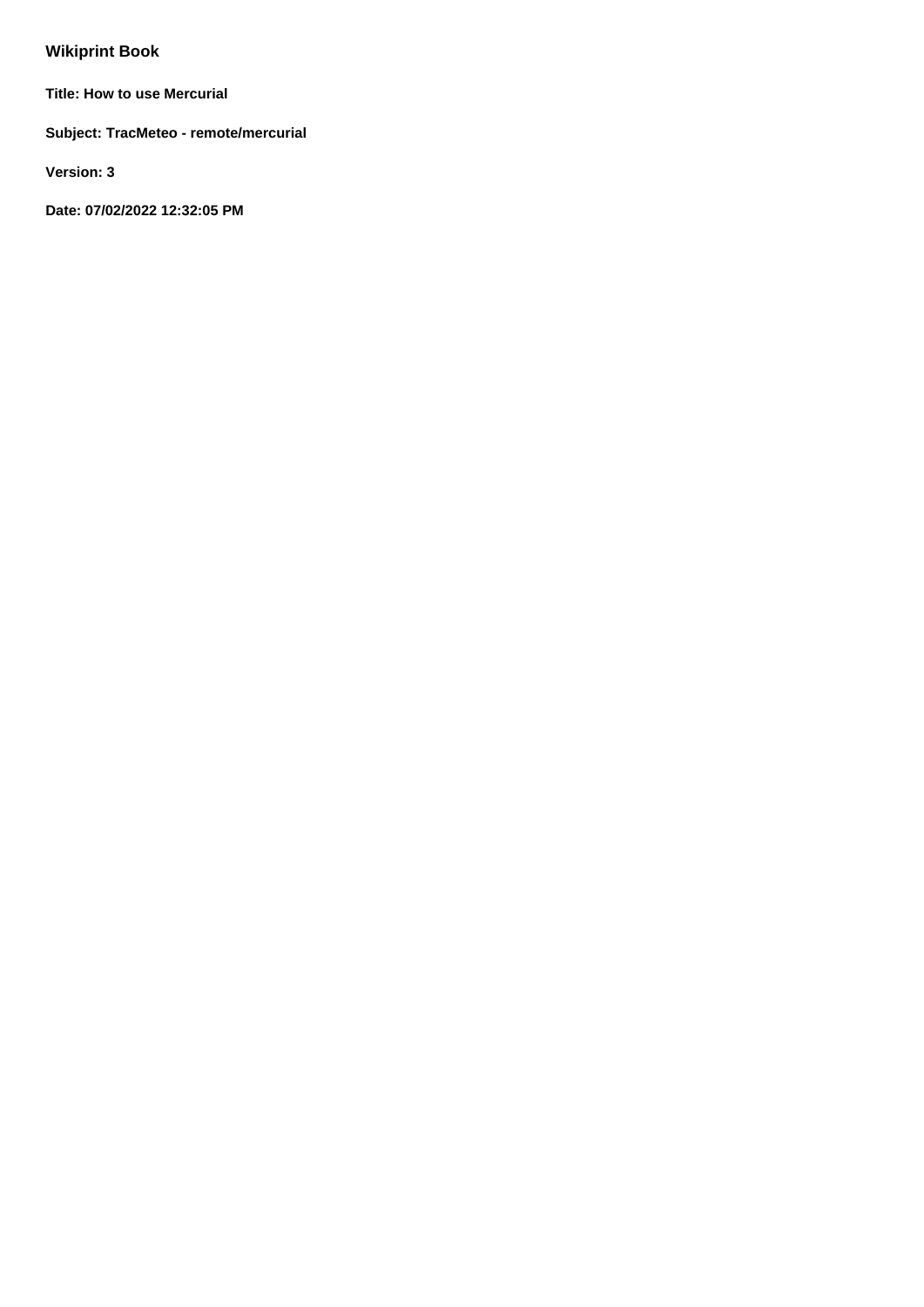# **Table of Contents**

| <b>How to use Mercurial</b>              |   |
|------------------------------------------|---|
| Command line                             | З |
| How To update from the Remote repository | З |
| Mercurial Typical errors                 | З |
| abort no username supplied               | З |
| merge conflicts                          | p |
| Links                                    | о |
|                                          |   |